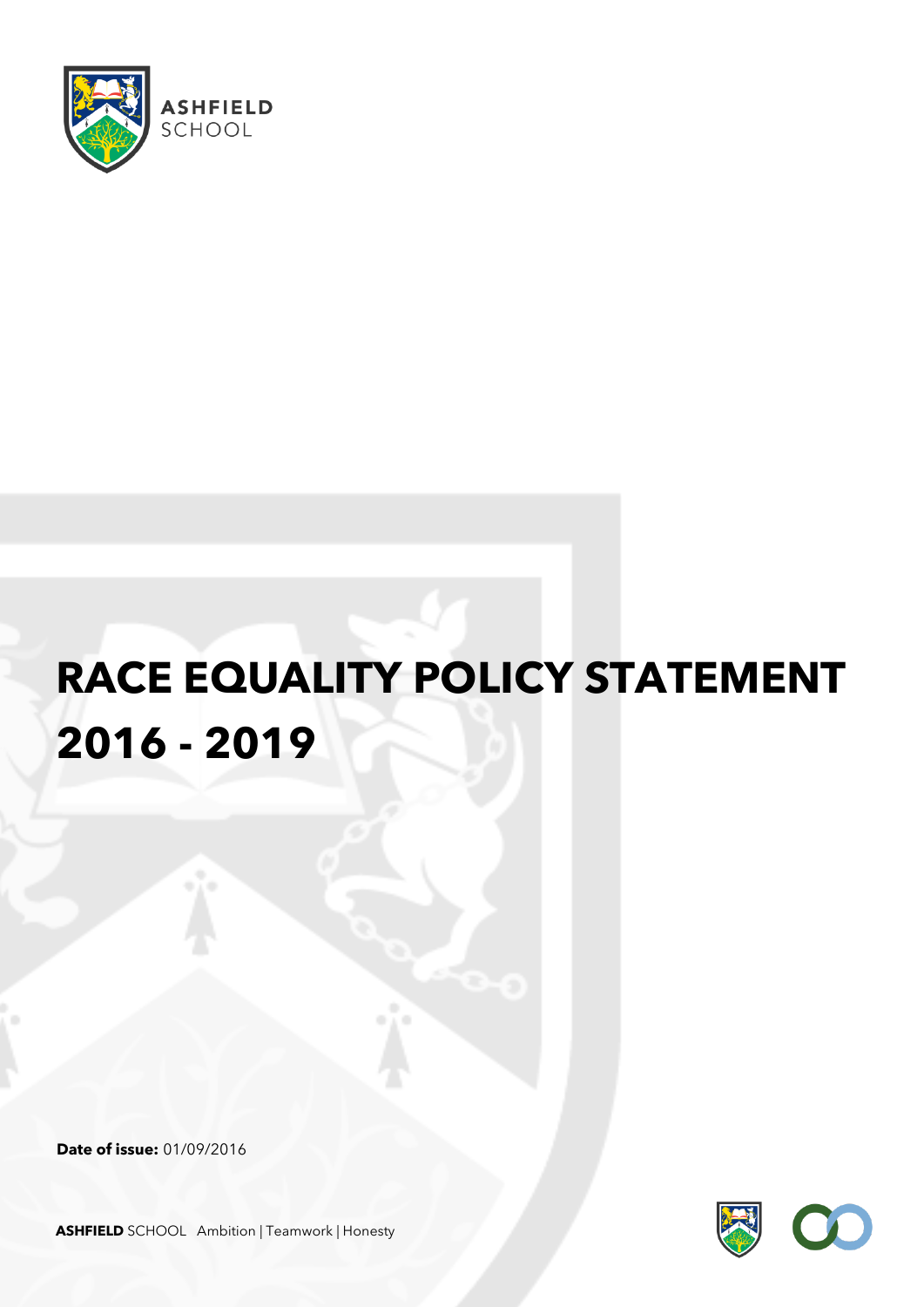## **Mission Statement**

At ASHFIELD School we are committed to ensuring equality of education and opportunity for staff, students and all those receiving services from the school, irrespective of race or ethnicity. Our vision is to support and challenge all learners to fulfil their potential now and in the future. The achievements of all students will be monitored on the basis of ethnicity and we will use this data to raise standards and ensure inclusive teaching. We will aim to provide our students with a firm foundation which will enable them to fulfil their potential, regardless of ethnicity. We will seek to eliminate unlawful discrimination against pupils and staff by adhering to our duties as an employer under the legislation. At ASHFIELD School we believe that diversity is a strength, which should be respected and celebrated by all those who learn, teach and visit here.

## **Guiding Principles**

Ashfield School has a duty of care under the Race Relations (Amendment) Act 2000.

In fulfilling the duties listed above, we are guided by three principles:

- Every student should have opportunities to achieve the highest possible standards, and the best possible qualifications for the next stage of their life and education.
- Every student should be helped to develop a sense of personal and cultural identity that is confident and open to change, and that is receptive and respectful towards other identities.
- Every student should develop the knowledge, understanding and skills that they need in order to participate in Britain's multi-ethnic society, and in the wider context of an interdependent world.

#### **We are committed to:**

- Promoting equality of opportunities for all
- Promoting diversity as a source of enrichment and strength
- Developing a curriculum that is inclusive and accessible to all
- Ensuring that students and staff recognise that discrimination on the basis of colour, culture or faith is unacceptable

We ensure that our aims and quiding principles apply to the full range of our policies and practices in line with Nottinghamshire LEA.

## **Identifying Racist Behaviour**

The County Council has adopted the definition recommended by the Stephen Lawrence Inquiry:

#### **A racist incident is any incident which is perceived as racist by the victim or any other person**

This removes any doubt or ambiguity over whether an incident should be recorded as racist. Racist behaviour could involve any of the following activities:

- a. verbal abuse and threats;
- b. racist graffiti;
- c. provocative behaviour such as wearing racist badges or insignia;
- d. racist comments in the course of discussions;
- e. ridicule of an individual's cultural differences, e.g., food, music, dress, language, telling of racist jokes, etc; bringing racist materials such as leaflets, comics or magazines into the institution;
- f. attempts to recruit other pupils and students into racist organisations;
- g. physical assault which is racially motivated;
- h. damage caused to a person's property which is racially motivated;
- i. incitement of others to behave in a racist way;

**ASHFILED** SCHOOL Ambition | Teamwork | Honesty refusal to co-operate with other pupils because of their race.

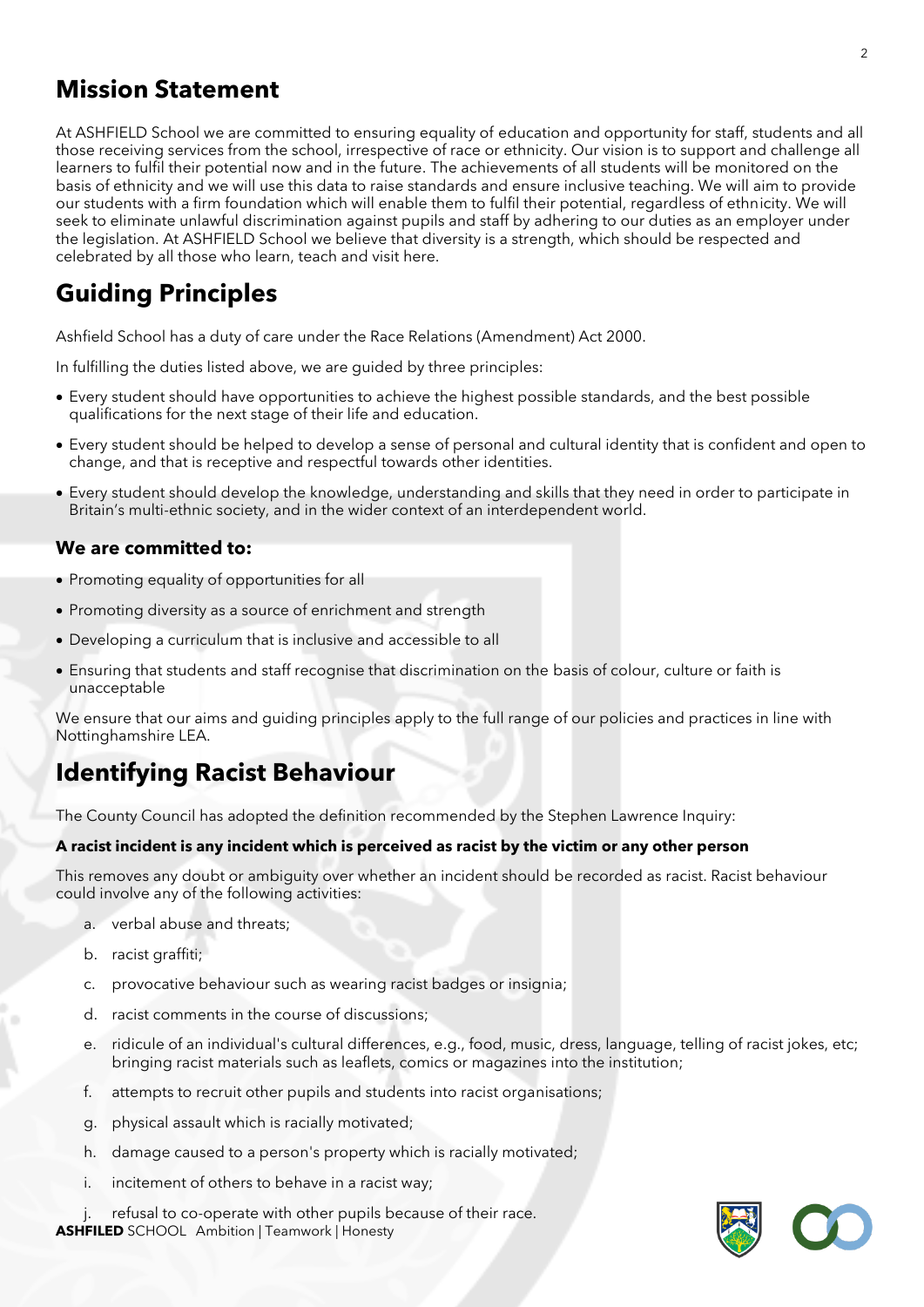#### **Prevention of racism**

Ashfield school is committed to promoting racial tolerance and defusing any underlying racial tensions within the school. This includes a close examination of the curriculum itself, including, in particular, citizenship. The school's arrangements for personal, social, health and emotional development, and for pastoral care, discipline and supervision is also accounted for with regard to the race equality policy. **The Commission for Racial Equality recommends that all schools should designate a named teacher with overall responsibility for dealing with racist incidents**. Ashfield school designates HUN/HT.

The National Curriculum (1999) exhorts teachers to create an effective learning environment where:

- the contribution of all pupils is valued;
- all pupils can feel secure and are able to contribute appropriately;
- stereotypical views are challenged and pupils learn to appreciate and view positively differences in others, whether arising from race, gender, ability or disability;
- pupils learn to take responsibility for their actions and behaviour both in school and in the wider community;
- all forms of bullying and harassment, including racial harassment, are challenged.

## **Achievement and the School Curriculum**

The key principles of recognition, inclusion and celebration will underpin the promotion of race equality through the curriculum, in order to raise achievement. The curriculum should develop the potential of all members of the school community to the fullest possible extent, overcoming any obstacles or barriers to success.

- Where possible, curriculum content and achievement will recognise diversity, reflect our multicultural society and draw positively upon a variety of cultures
- Linguistic diversity will be seen as a positive asset
- We will regularly review the curriculum and enrichment activities for issues of access, including for linguistic, social, religious or other reasons. Where appropriate, provision will be made to support students through, for example, EAL teaching, sensitivity to matters of religious difference, teaching and grouping strategies, parental communication and support
- We will seek opportunities to create and utilise positive role models, and celebrate curricular achievement
- We will monitor race equality in curricular outcomes, for example, examination results, attitudes towards school, participation in enrichment activities, entry into further and higher education, and employment.
- Assemblies and other whole school events will promote and celebrate cultural events.

#### **Pastoral Care and Guidance**

Each member of our community should fee safe, valued and secure that race equality will be sustained by active pastoral care and guidance, in order to create and maintain a positive school ethos.

- Race equality will be explicitly promoted through students' PDE lessons, and implicitly through the relationships developed between peers and staff and the wider community
- Names will be recorded accurately and pronounced correctly in registration processes. Tutors and teachers will encourage students to accept and respect names from other cultures
- All members of the community will take care to recognise and respect cultural differences in every day interaction
- If prejudice and discrimination occur, it will be treated seriously. Staff and students should be aware of possible cultural assumptions and bias in their own attitudes
- Racism is deliberate and completely unacceptable: symbols, badges, and insignia on clothing and equipment are forbidden in school. Racist incidents are fully investigated and logged separately from other disciplinary transgressions in line with Nottinghamshire LEA policy

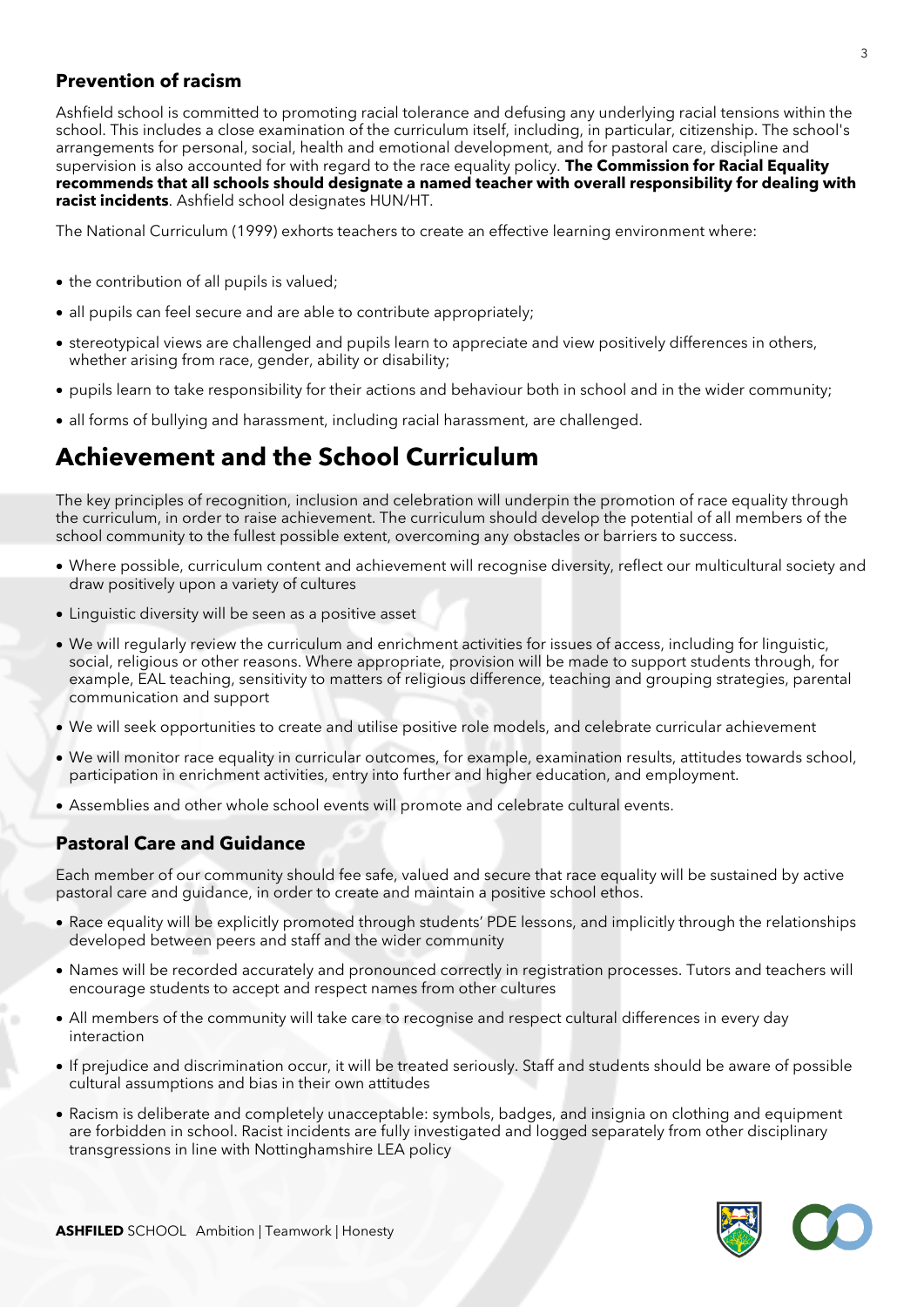#### **Management and Organisation**

People are our most valuable resource. In promoting race equality we are committed to recognising this and ensuring that:

- all staff and governors receive training on the general and specific duties of the Race Relations and Amendment Acts, and on how to prevent discrimination, encourage respect for people whatever their background, and promote good relations between them
- recruitment procedures, including advertisements, short-listing and interviews are free from discrimination; career and professional development opportunity, including promotion, performance management, transfer or training are free from discrimination; staff dismissals, and grievance or disciplinary action are free from discrimination
- our admissions policy if informed by race equality and equal opportunities legislation and does not permit discrimination on the grounds of ethnicity
- monitoring data is collated on the ethnicity of all staff and students in relation to the above
- where appropriate or helpful, the school will promote race equality through its arrangements for accommodation or display.

#### **Religious Observance**

We respect the religious beliefs and practices of all staff, students and parents, and comply with all reasonable requests relating to religious observance and practice.

## **Responsibilities**

The governing body is responsible for ensuring that the school complies with legislation and that this policy and its related procedures and strategies are implemented.

The Headteacher is responsible for implementing the policy, for ensuring that all staff are aware of their responsibilities and are given appropriate training and support, and for taking appropriate action in any cases of unlawful discrimination.

All staff are expected to deal with racist incidents that may occur, to know how to identify and challenge racial and cultural bias and stereotyping, and to incorporate principles of equality and diversity in all aspects of their work.

All racist incidents should be reported to AL (student incident) or HUN/HT (staff incident). All reported incidents will be dealt with in accordance with guidelines from the LA. Racist Incident Referral forms will be completed and forwarded to the LA for purposes of recording and monitoring. We will keep a log of all Racist incidents in school.

### **Breaches of the Policy**

Breaches of the policy will be dealt with in the same ways that breaches of other school policies are dealt with, as determined by the Headteacher and governing body.

## **Monitoring and Evaluation**

We collect study and use quantitative and qualitative data relating to the implementation of this policy, and make adjustments as appropriate.

The school's focus will be a commitment to tackling racial discrimination and promoting equality of opportunity and good race relations.

In assessing the impact of our race equality policy, we will question whether:

- The school helps all its students to achieve as much as they can, and get the most from what is on offer, based on their individual needs?
- Certain groups of students are not achieving as much as they could and why not?
- The school is making sure that its policies are not having an adverse impact on students, parents or staff from different racial groups?